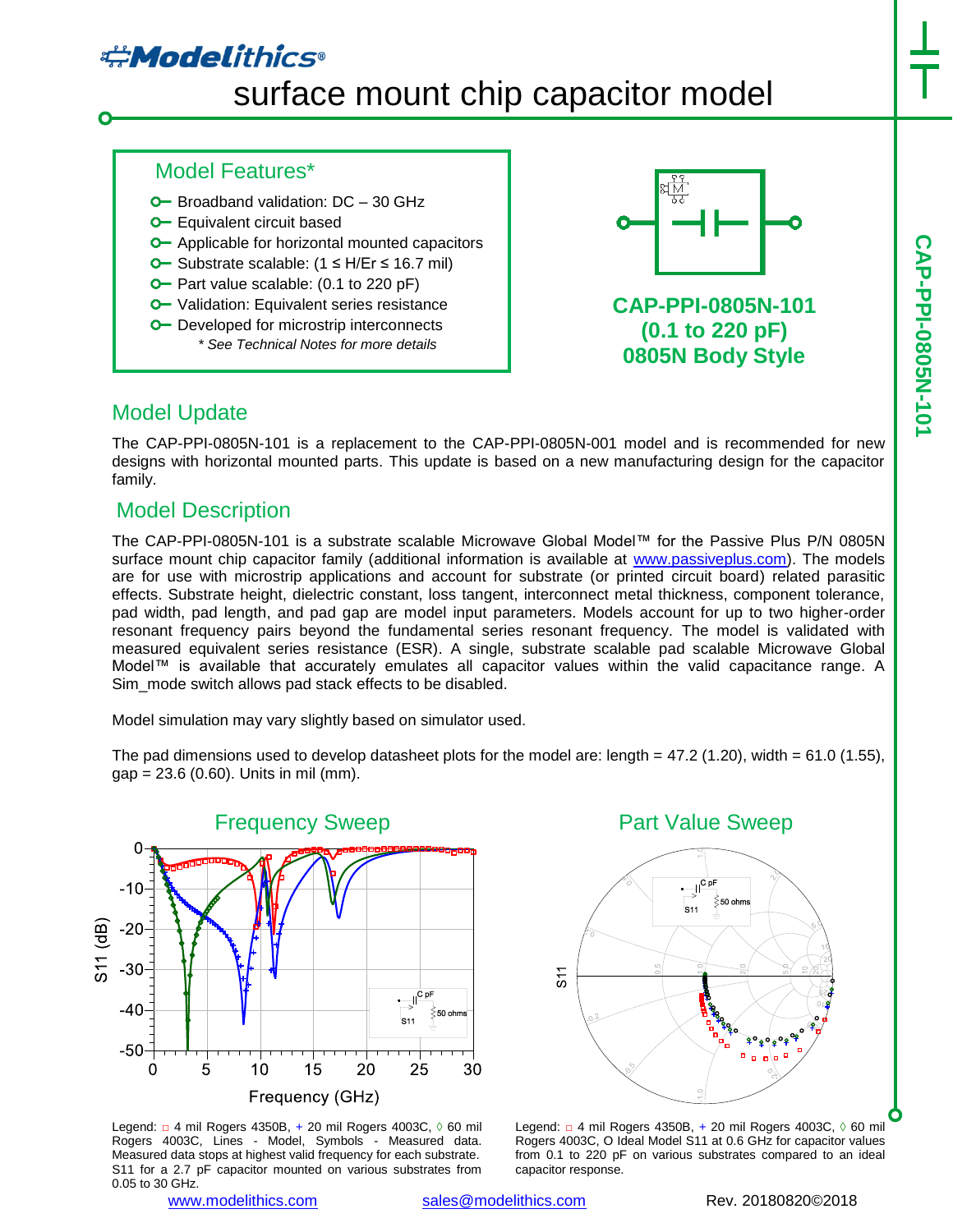# Technical Notes

- Two–port S-parameters were measured using a vector network analyzer and onboard probing with calibration referenced to the outside edges of the component pad stack.
- Capacitors were measured in a 2-port series configuration using a 50-ohm microstrip test fixture. Models for alternative interconnect configurations (e.g. coplanar waveguide) are available upon request.
- Nominal part value range (0.1 to 220 pF)
	- Tolerance on low value:  $± 0.1$
	- Tolerance on high value: 5%
	- Actual part value range (0.1 to 231 pF).
- Pad scalable models are validated with S-parameter measurements within the recommended pad range.
- Substrates used to extract the models: 4 mil Rogers 4350B, 20 mil Rogers 4003C, and 60 mil Rogers 4003C.
- Validated substrate range of substrate height and dielectric constant ratios based on substrates used to develop the model:

#### **1.0 ≤ H/Er ≤ 16.7 (mil) 0.03 ≤ H/Er ≤ 0.42 (mm)**

- Equivalent series resistance (ESR) was measured using a Boonton model 34A coaxial resonator line.
- Highest frequency for measurement validation: 30 GHz (4 mil Rogers 4350B), 12 GHz (20 mil Rogers 4003C), and 6 GHz (60 mil Rogers 4003C)
- Multiple simulation modes (Sim\_mode) are available - full mode, ideal mode and no pad stack.

### Device Image



## Capacitor Values (pF)

| 0.1 | 0.2 | 0.3 | 0.4 | 0.5 | 0.6 | 0.7 | 0.8 |
|-----|-----|-----|-----|-----|-----|-----|-----|
| 0.9 | 1.0 | 1.1 | 1.2 | 1.3 | 1.4 | 1.5 | 1.6 |
| 1.7 | 1.8 | 1.9 | 2.0 | 2.1 | 2.2 | 2.4 | 2.7 |
| 3.0 | 3.3 | 3.6 | 3.9 | 4.3 | 4.7 | 5.1 | 5.6 |
| 6.2 | 6.8 | 7.5 | 8.2 | 9.1 | 10  | 11  | 12  |
| 13  | 15  | 16  | 18  | 20  | 22  | 24  | 27  |
| 30  | 33  | 36  | 39  | 43  | 47  | 51  | 56  |
| 62  | 68  | 75  | 82  | 91  | 100 | 110 | 120 |
| 130 | 150 | 160 | 180 | 200 | 220 |     |     |

Highlighted capacitor values are measurement-based models. Other models found via interpolation. Table shows 70 part values in the model range based on manufacturer's datasheet.



 37.4 (0.95) ≤ PADL ≤ 55.1 (1.4) 57.09  $(1.45)$  ≤ PADW ≤ 65.0  $(1.65)$ 23.6 (0.6) ≤ PADG ≤ 25.6 (0.65)

Units in mil (mm)

# Model Input Parameters

- C Nominal component value in pF. The full parasitic model is invoked if the part value is within the valid limits of the model, otherwise an ideal element model is used.
- Subst Microstrip substrate instance name. The model will reference the named substrate instance to obtain values for H, Er, T and TanD.
- Sim\_mode 0 for full parasitic model, 1 for ideal element, 2 for removing pad effects.
- Pad\_mode 0 for default to Sim\_mode, 1 for pads always in layout, 2 for pads never in layout
- Tolerance Tolerance of the part value. The nominal value for this parameter should be set to 1. Use for statistical distribution.
- Pad\_Width Width of land pattern footprint
- Pad\_Length Length of land pattern footprint
- Pad\_Gap Pad to pad spacing (inside pad edge - to - inside pad edge)
- C\_Discrete Discrete input parameter based on manufacturer available part values can be used for tuning and optimization. Overrides C input parameter.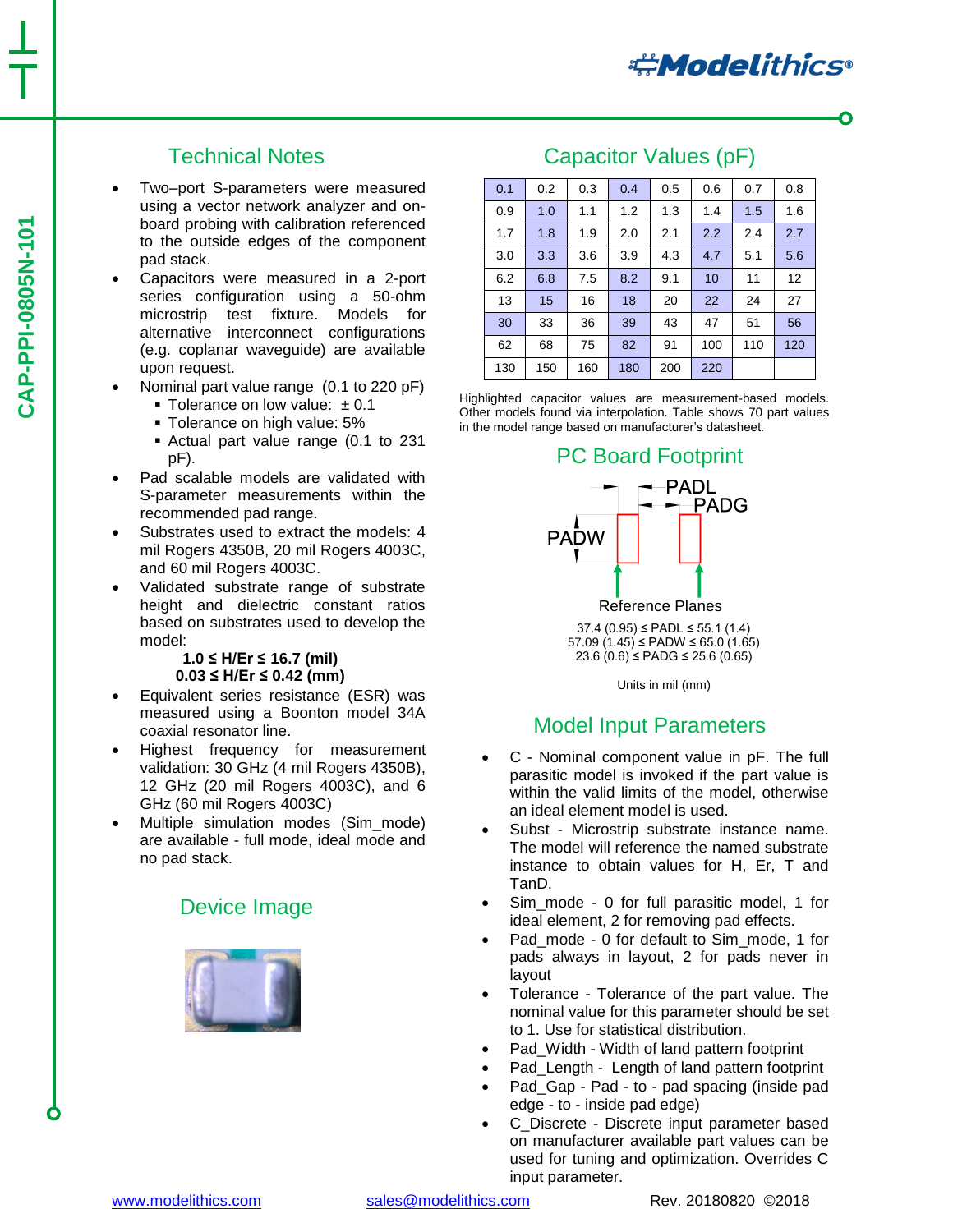**CAP-PPI-0805N-101**

CAP-PPI-0805N-101



Legend: □ 0.4 pF, + 6.8 pF, 0 180 pF, Solid lines - Model data, Symbols - Measured data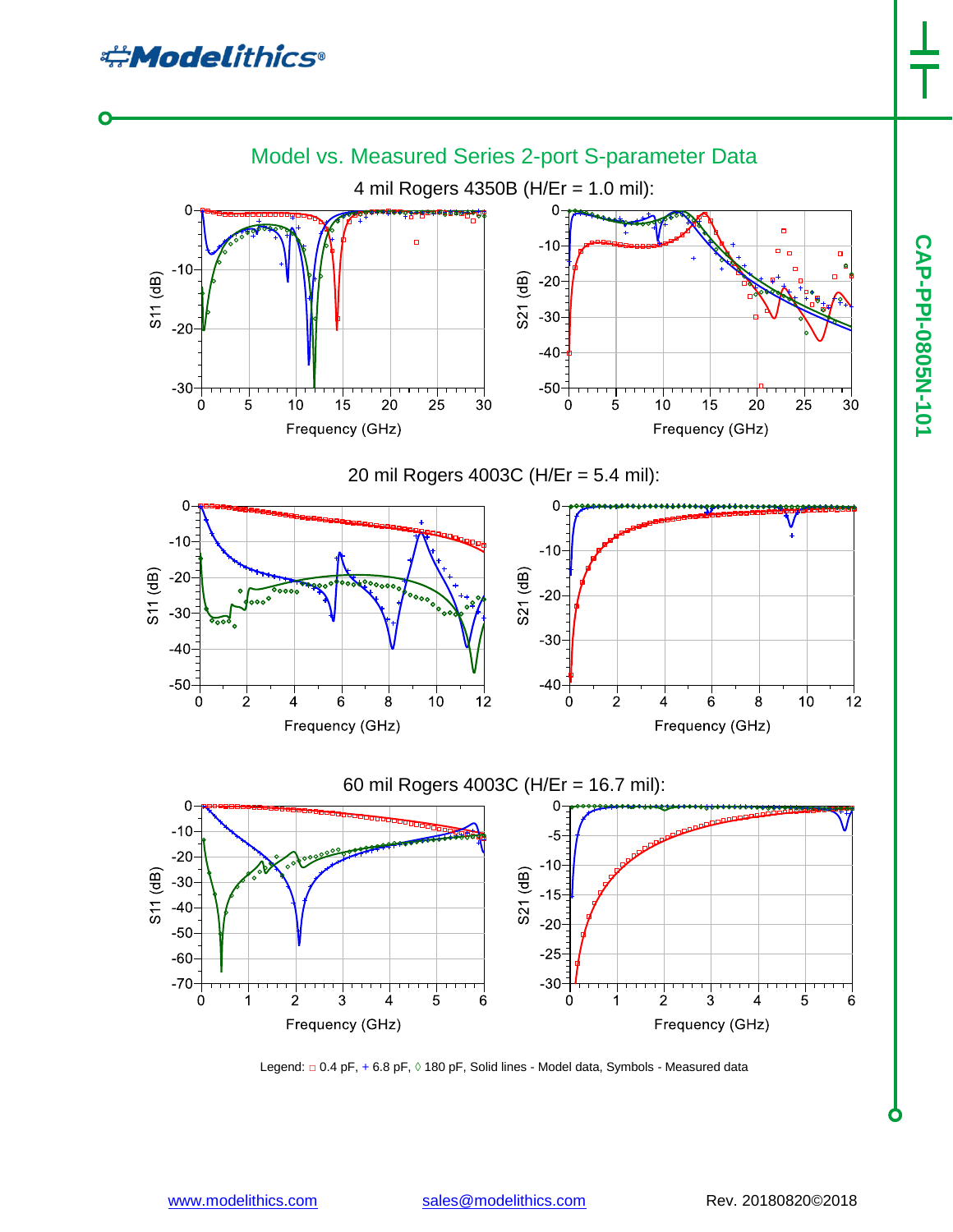# CAP-PPI-0805N-101 **CAP-PPI-0805N-101**

Effective Capacitance



Legend: Red solid lines - Model response on 60 mil Rogers 4003C Blue symbols - Measurement on 60 mil Rogers 4003C Note: Plot shows selected values within the model range.



Legend: solid lines - Model response on 60 mil Rogers 4003C Note: Plot shows selected values within the model range.

# Model and Datasheet Revision Notes

8/13/2018 Original model and datasheet development

[www.modelithics.com](http://www.modelithics.com/) [sales@modelithics.com](mailto:sales@modelithics.com) Rev. 20180820 ©2018

**Andelithics®** 

Notice: Modelithics models represent as-measured characteristics of sample devices using specific testing and fixture configurations. The accuracy of models may vary as a result of differing device characteristics, test fixtures, or test conditions. No liability shall be assumed by Modelithics for use of its models, or for any infringement of rights of third parties that may result from their use. Modelithics reserves the right to revise its models and its product line without prior notice.